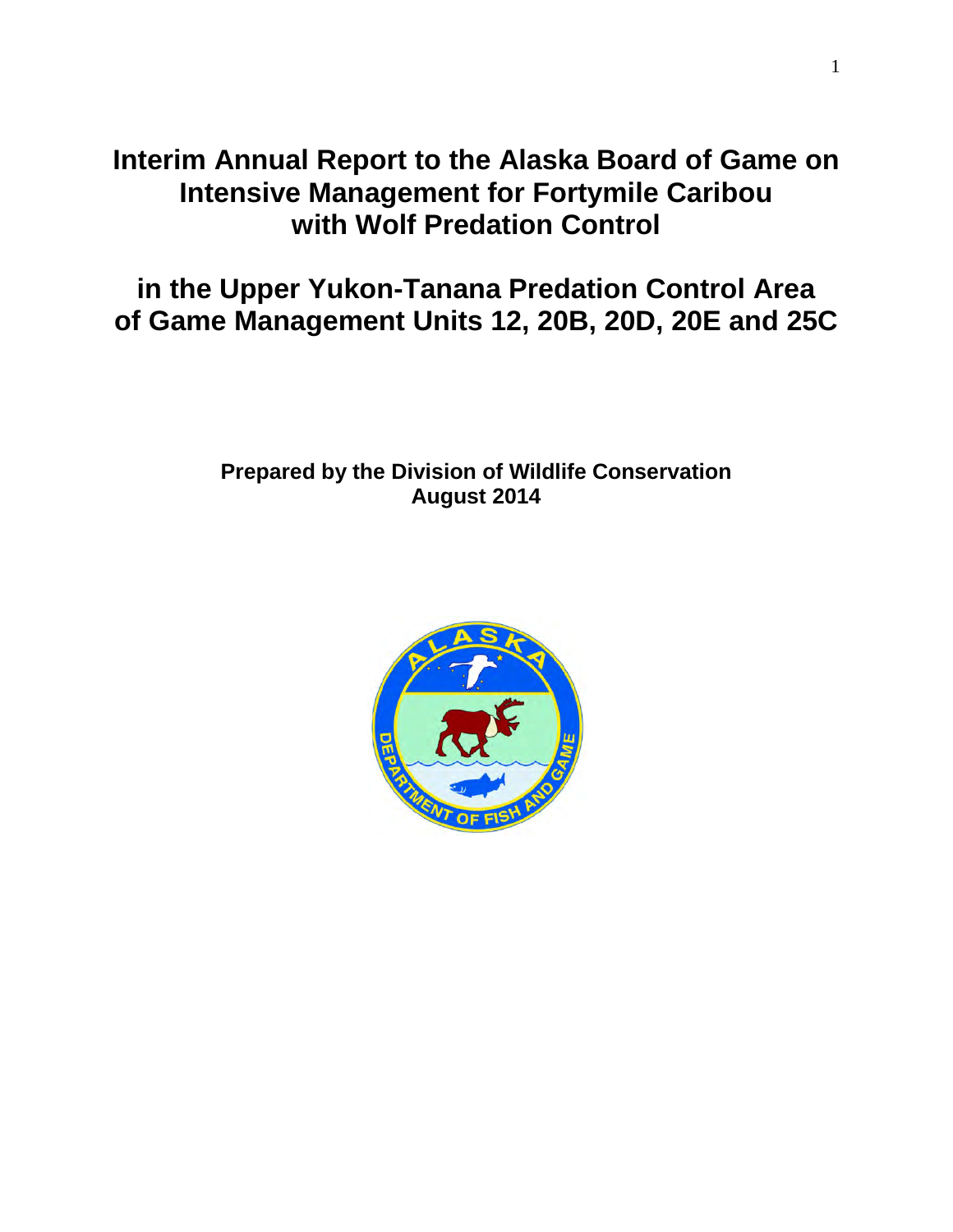- **1) Description of IM Program[1](#page-1-0)**
- **A) This report is an** annual **evaluation for a predation control program authorized by the Alaska Board of Game (Board) under 5 AAC 92.113**
- **B) Month this report was submitted by the Department to the Board:**

**February (annual report) August** X **(interim annual update[2](#page-1-1) ) Year** 2014

- **C) Program name**: Upper Yukon-Tanana Predation Control Program (UYTPCP).
- **D) Existing program** has **an associated Operational Plan**
- **E) Game Management Unit(s) fully or partly included in IM program area:** Units 12, 20B, 20D, 20E and 25C.
- **F) IM objectives for** Fortymile caribou herd (FCH): population size 50,000–100,000 and harvest 1,000–15,000.
- **G) Month and year the current predation control program was originally authorized by the Board:** November 2004**. Indicate date(s) if renewed:** March 2009 and February 2014
- **H) Predation control is** currently active **in this IM area**.
- **I) If active, month and year the current predation control program began:** January 2005
- **J) A habitat management program funded by the department or from other sources is currently active in this IM area:** No
- **K)** Size of IM program area (square miles) and geographic description: 18,750 mi<sup>2</sup> in that portion of Unit 12 north of the Alaska Highway; that portion of Unit 20D within the Goodpaster River drainage upstream from and including the South Fork Goodpaster River drainage, and within the Healy River, and the Billy and Sand creek drainages; that portion of Unit 20B within the Salcha River drainage upstream from and including the Goose Creek drainage, and within the Middle Fork of the Chena River drainage; all of Unit 20E; and that portion of Unit 25C within the Birch Creek drainage upstream from the Steese Highway bridge, and within the area draining into the south and west bank of the Yukon River upstream from the community of Circle (Fig. 1).

<span id="page-1-0"></span> $\overline{a}$ <sup>1</sup> For purpose and context of this report format, see *Intensive Management Protocol, section on Tools for Program Implementation and Assessment* 

<span id="page-1-1"></span><sup>&</sup>lt;sup>2</sup> The interim annual update may be limited only to sections that changed substantially since prior annual report [*e.g., only Tables 3 and 6 in areas with a fall ungulate survey and only wolf control*]

Interim Annual Report on Intensive Management for Fortymile Caribou Herd with Wolf Predation Control in Upper Yukon–Tanana Predation Control Area, Alaska Department of Fish & Game, Division of Wildlife Conservation, August 2014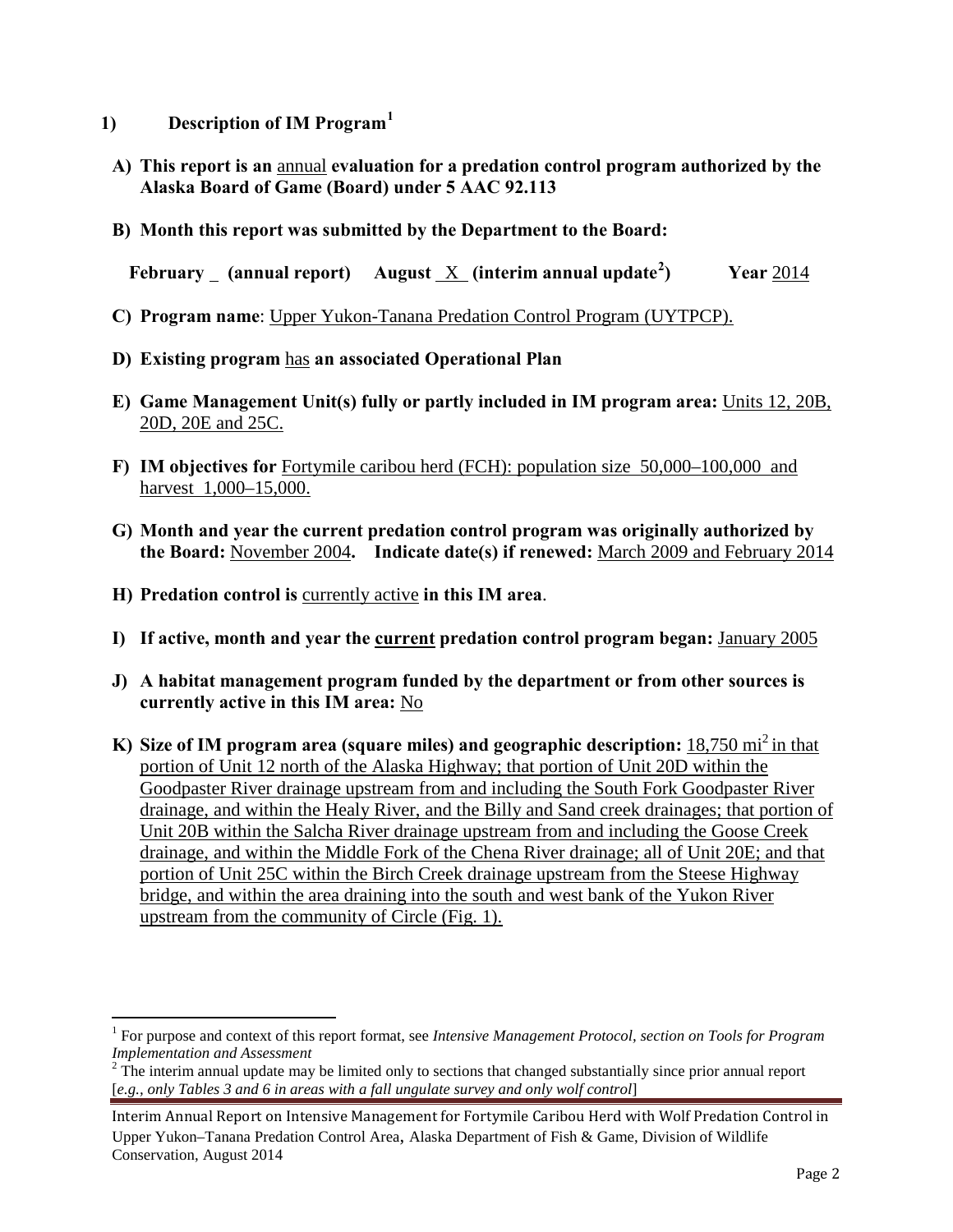

**Figure 1. Upper Yukon–Tanana Predator Control Program Area (18,750 mi<sup>2</sup> )** 

Interim Annual Report on Intensive Management for Fortymile Caribou Herd with Wolf Predation Control in Upper Yukon–Tanana Predation Control Area, Alaska Department of Fish & Game, Division of Wildlife Conservation, August 2014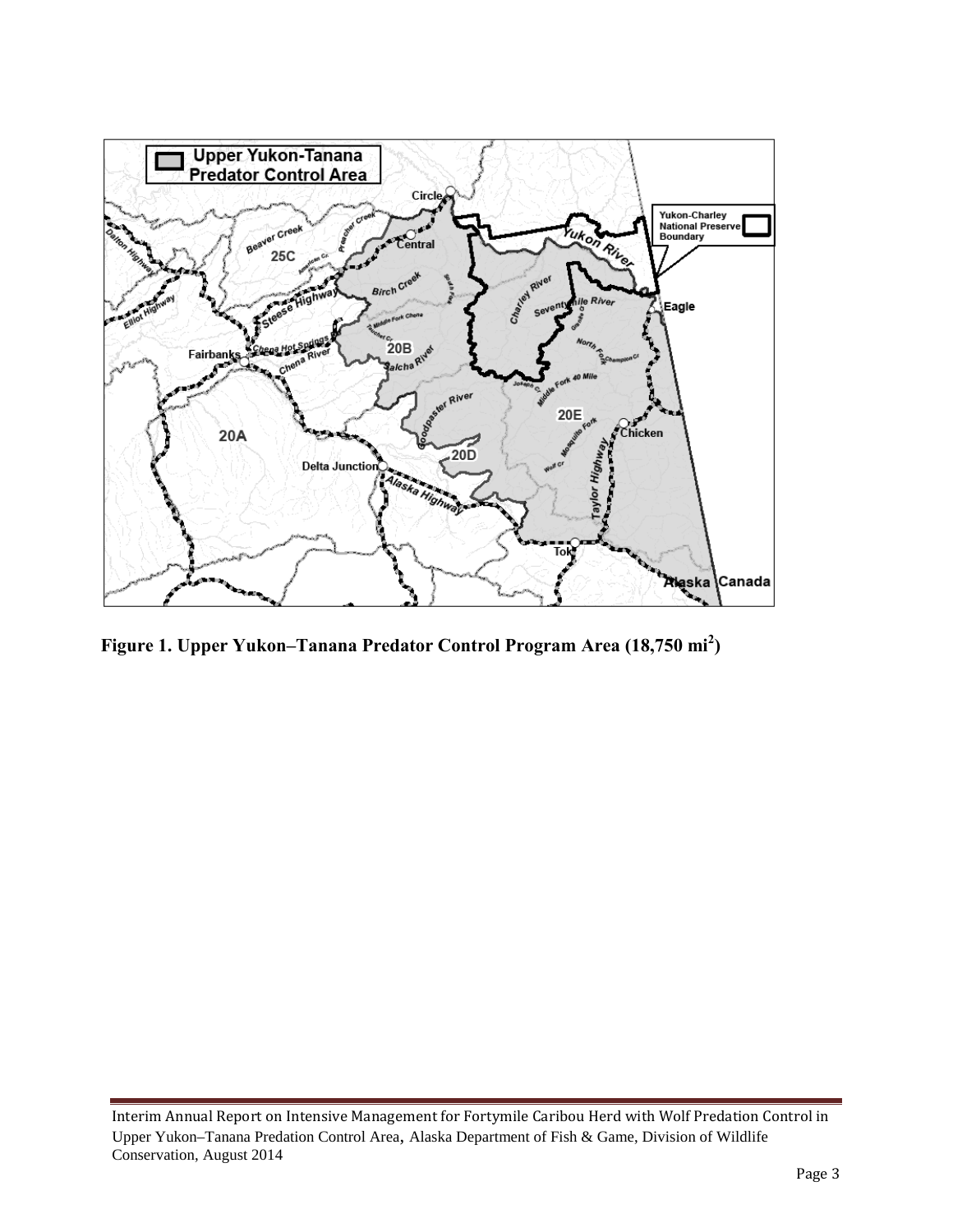**L) Size and geographic description of area for assessing ungulate abundance:** Caribou- $25,217 \text{ mi}^2$  FCH hunt area (Fig. 2).



**Figure 2. Fortymile Caribou Herd Hunt Area in Alaska (25,217 mi<sup>2</sup> ).**

- **M) Size and geographic description of area for ungulate harvest reporting:** Caribou–FCH hunt area,  $25,217 \text{ mi}^2$ .
- **N) Size and geographic description of area for assessing predator abundance:** Upper Yukon–Tanana Predation Control Area (UYTPCA), 18,750 mi<sup>2</sup>.
- **O)** Size and geographic description of predation control area: UYTPCA, 18,750 mi<sup>2</sup>.
- **P) Criteria for evaluating progress toward IM objectives:** Caribou abundance and harvest.
- **Q) Criteria for success with this program:** FCH population = 50,000–100,000 and harvest = 1,000–15,000 caribou.

# **2) Prey data**

**Date(s) and method of most recent** fall/spring **abundance assessment for:** Caribou–June 2010 photocensus (Table 1).

Interim Annual Report on Intensive Management for Fortymile Caribou Herd with Wolf Predation Control in Upper Yukon–Tanana Predation Control Area, Alaska Department of Fish & Game, Division of Wildlife Conservation, August 2014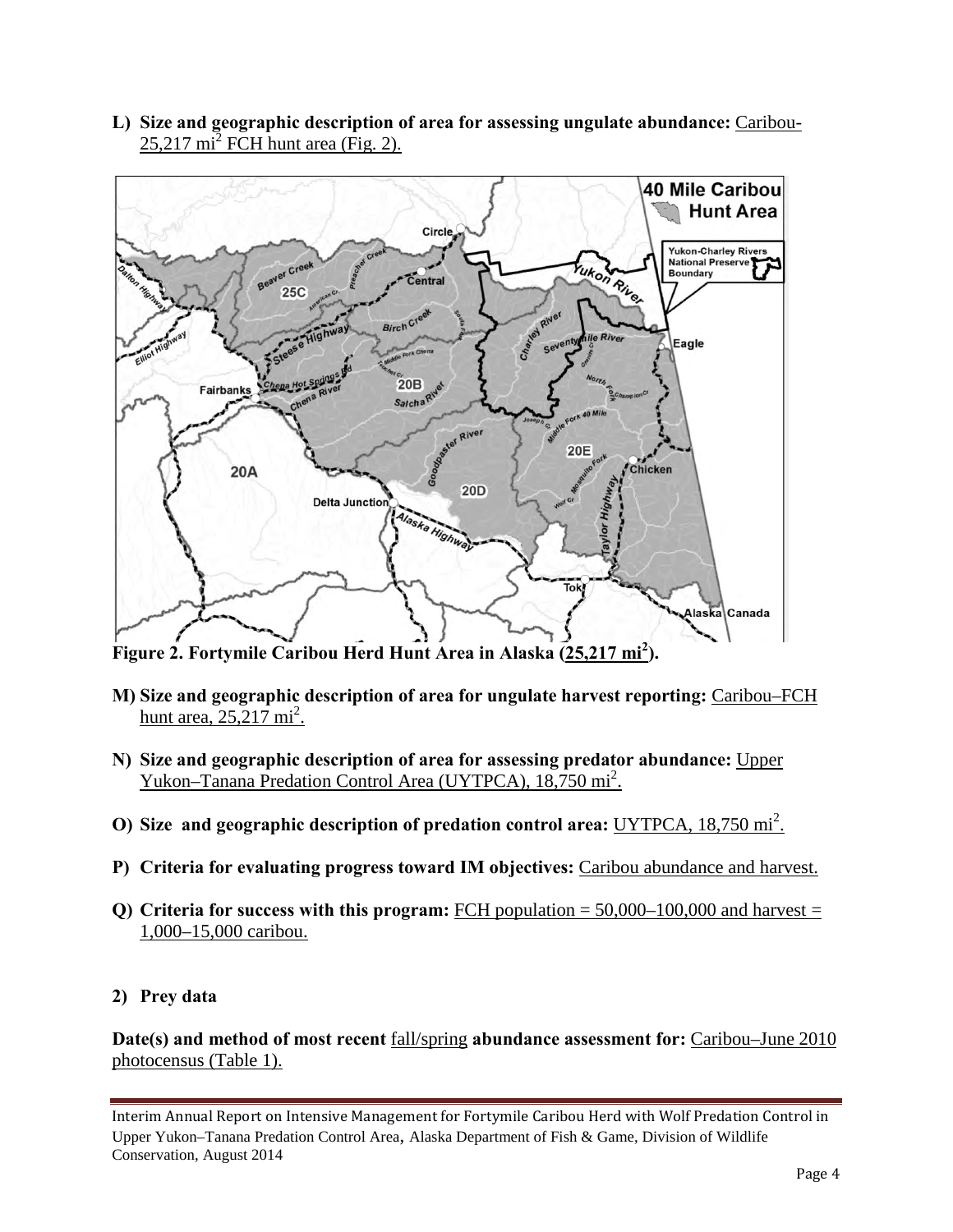## **Compared to IM area, was a similar trend and magnitude of difference in abundance observed in nearby non-treatment area(s) since program inception:** Nontreatment area not established.

**Date(s) of most recent age and sex composition survey for:** Caribou – October 2013 composition survey (Table 1).

**Compared to IM area, was a similar composition trend and magnitude of difference in composition observed in nearby non-treatment area(s) since program inception:** Non-treatment area not established.

**Table 1**. **Fortymile Caribou Herd (FCH) abundance, age and sex composition in FCH hunt area since the herd was added to the control program in year 3 to year 10. Regulatory year is 1 July through 30 June (e.g., RY13 = 1 July 2013 through 30 June 2014).**

|               | -<br>$\sim$<br><b>Regulatory</b> |                  |               | o<br><b>Composition (number per 100 cows)</b> |                |  |  |  |
|---------------|----------------------------------|------------------|---------------|-----------------------------------------------|----------------|--|--|--|
| <b>Period</b> | vear                             | Abundance        | <b>Calves</b> | <b>Bulls</b>                                  | Total <i>n</i> |  |  |  |
| Year 1        | 2004                             |                  |               |                                               |                |  |  |  |
| Year 2        | 2005                             |                  |               |                                               |                |  |  |  |
| Year 3        | 2006                             | $43,837^{\rm a}$ | 34            | 43                                            | 4,995          |  |  |  |
| Year 4        | 2007                             | $44,673^{\circ}$ | 37            | 36                                            | 5,228          |  |  |  |
| Year 5        | 2008                             | $46,510^b$       | 33            | 37                                            | 4,119          |  |  |  |
| Year 6        | 2009                             | $51,675^{\rm b}$ | 34            | 59                                            | 4,503          |  |  |  |
| Year 7        | 2010                             |                  | 32            | 43                                            | 7,169          |  |  |  |
| Year 8        | 2011                             |                  | 25            | 42                                            | 3,949          |  |  |  |
| Year 9        | 2012                             |                  | 22            | 40                                            | 4,832          |  |  |  |
| Year 10       | 2013                             |                  | 28            | 38                                            | 3,921          |  |  |  |

 $^{\text{a}}$  Modeled population estimate.

<sup>b</sup> Minimum population estimate from photocensus.

**Describe trend in abundance or composition:** 2–4% annual rate of increase during RY06– RY09, based on modeling and photo census results.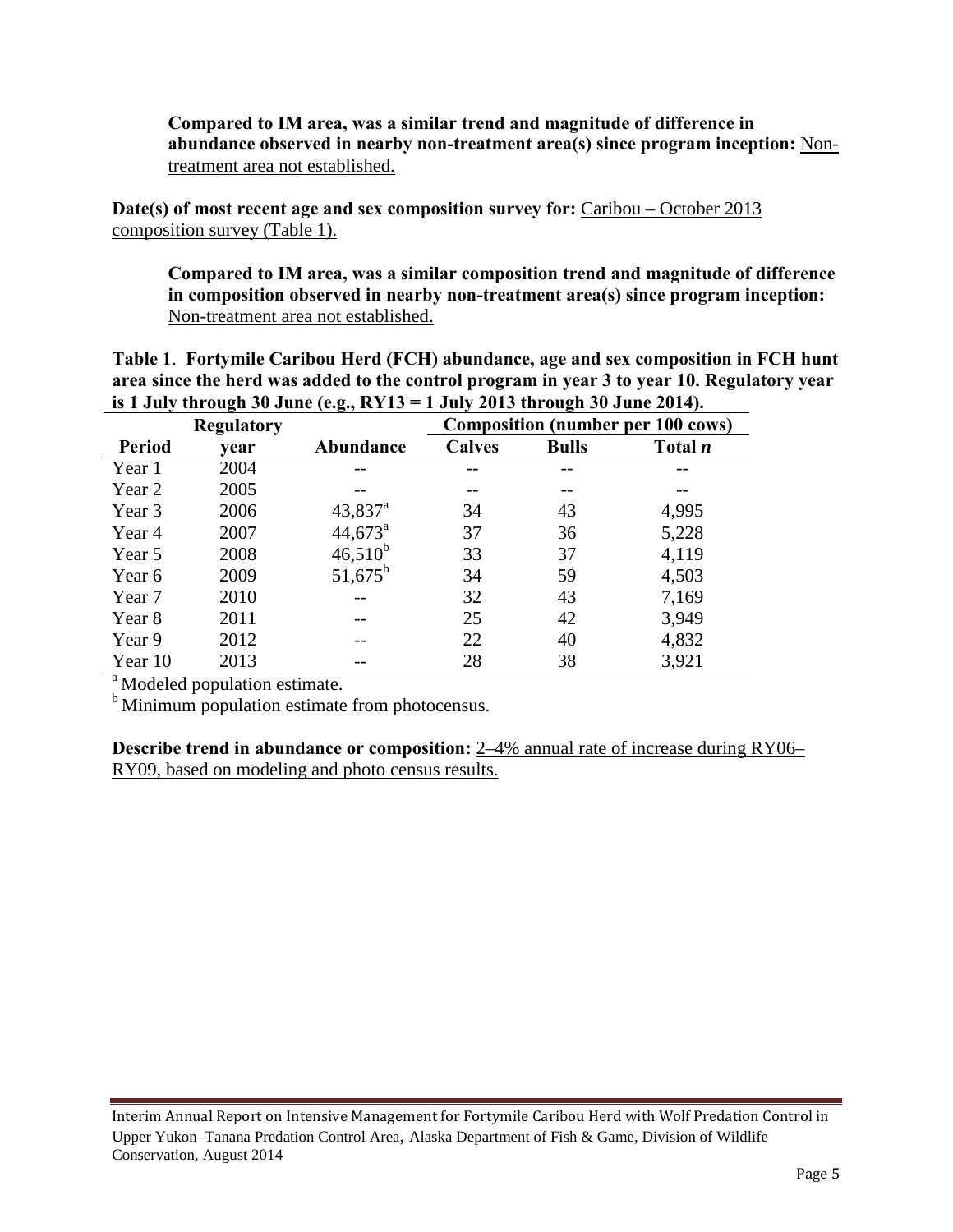|                                    |            |        |     | Reported on registration |              |                   |                  |                |         |       |
|------------------------------------|------------|--------|-----|--------------------------|--------------|-------------------|------------------|----------------|---------|-------|
|                                    |            | permit |     |                          |              | general           | <b>Estimated</b> |                |         |       |
|                                    | Regulatory |        |     | harvest                  | $Un-$        | Yukon             |                  |                |         |       |
| Period                             | vear       | M      | F   | Unk                      | <b>Total</b> | report            | reported         | <b>Illegal</b> | harvest | Total |
| Year 1                             | 2004       | 592    | 243 | 11                       | 846          | 12                | 5                | 5              | 0       | 868   |
| Year 2                             | 2005       | 557    | 182 | 2                        | 741          | 4                 |                  | 5              | 0       | 755   |
| Year 3                             | 2006       | 601    | 247 | 4                        | 852          | 12                |                  | 5              | 0       | 874   |
| Year 4                             | 2007       | 746    | 262 | 4                        | 1.012        | 20                |                  | 5              | 0       | 1,042 |
| Year 5                             | 2008       | 681    | 217 | $\overline{0}$           | 898          | 9                 |                  | 5              | 0       | 917   |
| Year 6                             | 2009       | 881    | 192 | 10                       | 1.083        | 11                |                  | 5              | 0       | 1.104 |
| Year 7                             | 2010       | 630    | 89  | 6                        | 725          | 4                 | 5                | 5              | 15      | 764   |
| Year 8                             | 2011       | 935    | 125 | 6                        | 1.066        | 18                |                  | 5              | 15      | 1.119 |
| Year 9                             | 2012       | 1.081  | 190 | 26                       | 1,297        | 9                 | 5                | 5              | 15      | 1,341 |
| Year 10                            | 2013       | 1,152  | 14  | 20                       | 1,186        | $65^{\mathrm{a}}$ | 5                | 5              | 60      | 1,321 |
| Includes 65 harvested in Unit 25B. |            |        |     |                          |              |                   |                  |                |         |       |

**Table 2**. **Fortymile Caribou Herd (FCH) harvest in FCH hunt area since the herd was added to the control program in year 3 to year 10. A regulatory year is 1 July through 30 June (e.g., RY12 = 1 July 2012 through 30 June 2013).** 

**Describe trend in harvest:** Harvest controlled by fixed annual harvest quota. Annual quota was 850 during RY06–RY09, 795 in RY10, and 1,000 during RY11–RY13.

**Describe any other harvest related trend if appropriate:** None.

### **3) Predator data**

**Date(s) and method of most recent spring abundance assessment for wolves:** May 2014 modeled estimate.

**Date(s) and method of most recent fall abundance assessment for wolves:** October 2013 – ADF&G Pred–Prey model which uses the relationship between spring wolf, moose and caribou population sizes to predict a likely growth rate for the wolf population from spring to fall. Mathematical equations which define model functions were taken from published predator–prey studies.

### **Other research or evidence of trend or abundance status in wolves:** None.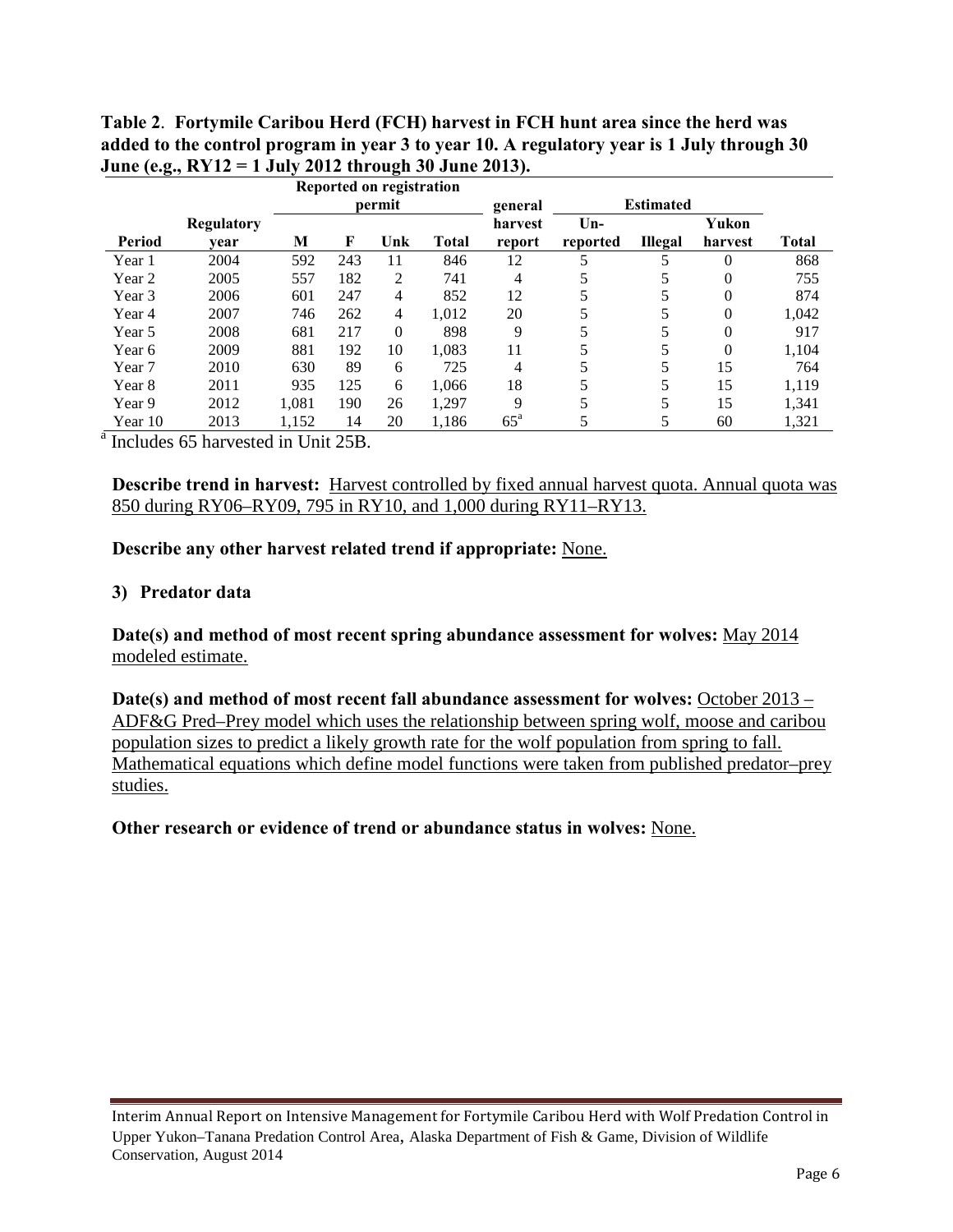**Table 3. Wolf abundance and removal in the Upper Yukon-Tanana Predation Control Area since program implementation in year 1 to year 10. Removal objective is 60–80% of pre-control fall abundance in year 1 of wolf predation control program, so estimated or confirmed number remaining by 1 May each regulatory year in the PCA must be at least 88. Regulatory year is 1 July through 30 June (e.g., RY12 = 1 July 2012 through 30 June 2013).** 

|               |                           | Fall                 | <b>Harvest</b><br>removal |                | Dept.              | <b>Public</b>      |                         | <b>Spring</b>              |
|---------------|---------------------------|----------------------|---------------------------|----------------|--------------------|--------------------|-------------------------|----------------------------|
| <b>Period</b> | <b>Regulatory</b><br>year | abundance<br>(range) | Trap                      | Hunt           | control<br>removal | control<br>removal | <b>Total</b><br>removal | abundance<br>$(range)^{a}$ |
| Year 1        | 2004                      | $380^{bc}$           | 52                        | 23             | N/A                | 60                 | 135                     | 245                        |
|               |                           | $(350 - 410)$        |                           |                |                    |                    |                         | $(215 - 275)$              |
| Year 2        | 2005                      | $335^{\circ}$        | 58                        | 10             | N/A                | 17                 | 85                      | 250                        |
|               |                           | $(300 - 370)$        |                           |                |                    |                    |                         | $(215 - 285)$              |
| Year 3        | 2006                      | $362^{\circ}$        | 73                        | $\overline{7}$ | N/A                | 23                 | 103                     | 259                        |
|               |                           | $(300 - 425)$        |                           |                |                    |                    |                         | $(197 - 322)$              |
| Year 4        | 2007                      | $382^{\circ}$        | 57                        | 14             | N/A                | 27                 | 98                      | 284                        |
|               |                           | $(366 - 398)$        |                           |                |                    |                    |                         | $(268 - 300)$              |
| Year 5        | 2008                      | $372^{\mathrm{d}}$   | 82                        | 11             | 84                 | 49                 | 226                     | 146                        |
| Year 6        | 2009                      | $235^{\circ}$        | 31                        | 4              | 15                 | 10                 | 60                      | 175                        |
| Year 7        | 2010                      | $274^{\circ}$        | 26                        | 11             | $\overline{0}$     | 25                 | 62                      | 212                        |
|               |                           | $(262 - 285)$        |                           |                |                    |                    |                         | $(200 - 223)$              |
| Year 8        | 2011                      | $329^\circ$          | 62                        | 17             | 56                 | 8                  | 145                     | 184                        |
|               |                           | $(315 - 342)$        |                           |                |                    |                    |                         | $(170 - 197)$              |
| Year 9        | 2012                      | $386^{\circ}$        | 41                        | 12             | 40                 | 78                 | 171                     | 215                        |
|               |                           | $(368 - 403)$        |                           |                |                    |                    |                         | $(197 - 232)$              |
| Year 10       | 2013                      | $356^{\circ}$        | 44                        | 10             | 31                 | 31                 | 116                     | 240                        |
|               |                           | $(338 - 373)$        |                           |                |                    |                    |                         | $(222 - 257)$              |

<sup>a</sup> Fall estimate minus all know wolf kills.

 $\rm ^b$  Pre-control population estimate.  $\rm ^c$  Fall modeled estimate.

<sup>d</sup> Revised fall modeled estimate using results from a March 2009 reconnaissance survey and RY08 removal data.<br>The original fall modeled estimate was 393–431.

 $\textdegree$ Revised fall modeled estimate using results from a March 2010 reconnaissance survey and RY09 removal data. The original fall modeled estimate was 262–299.

### **4) Habitat data and nutritional condition of prey species**

**Where active habitat enhancement is occurring or was recommended in the Operational Plan, describe progress toward objectives:** No enhancement recommended by the Operational Plan and no active habitat enhancement conducted.